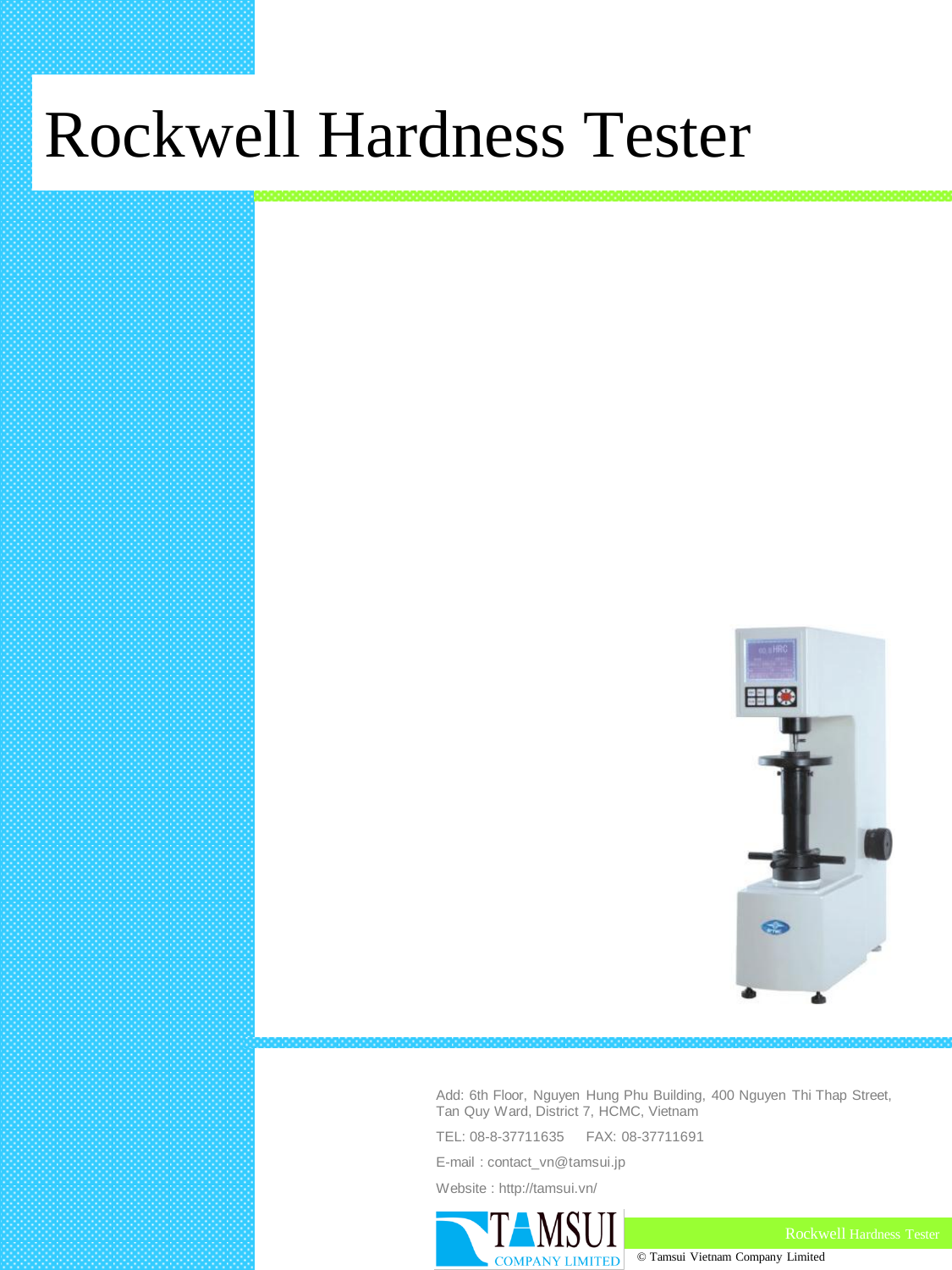### **Rockwell Hardness Tester**

|                              |         | <b>HR-159A</b><br>$rac{1}{\sqrt{2}}$<br>$\triangleright$ P.3 | <b>EIG</b><br>$\odot$<br><b>Digital type</b><br>$\triangleright$ P.4 | $rac{1}{\sqrt{2}}$<br>$\triangleright$ P.5  | <b>EIG</b><br>G<br><b>Digital type</b><br>$\triangleright$ P.6 |
|------------------------------|---------|--------------------------------------------------------------|----------------------------------------------------------------------|---------------------------------------------|----------------------------------------------------------------|
| Model No.                    |         | <b>THR-A</b>                                                 | <b>THR-D</b>                                                         | <b>THRS-A</b>                               | <b>THRS-D</b>                                                  |
| <b>Test Forces</b>           | Initial | 98.07 N (10 kg)                                              |                                                                      | 29.42 N (3 kg)                              |                                                                |
|                              | All     | 588.4N (60kg), 980.7N (100kg), 1471N (150kg)                 |                                                                      | 147.1N (15kg), 294.2N (30kg), 441.3N (45kg) |                                                                |
| Duration time                |         | Optional                                                     | $(2-60)s$                                                            | Optional                                    | $(2-60)s$                                                      |
| Indication of Hardness Value |         | Dial                                                         | Digital Display                                                      | Dial                                        | Digital Display                                                |
| Output                       |         |                                                              | <b>Built-in Printer</b>                                              |                                             | <b>Built-in Printer</b>                                        |



2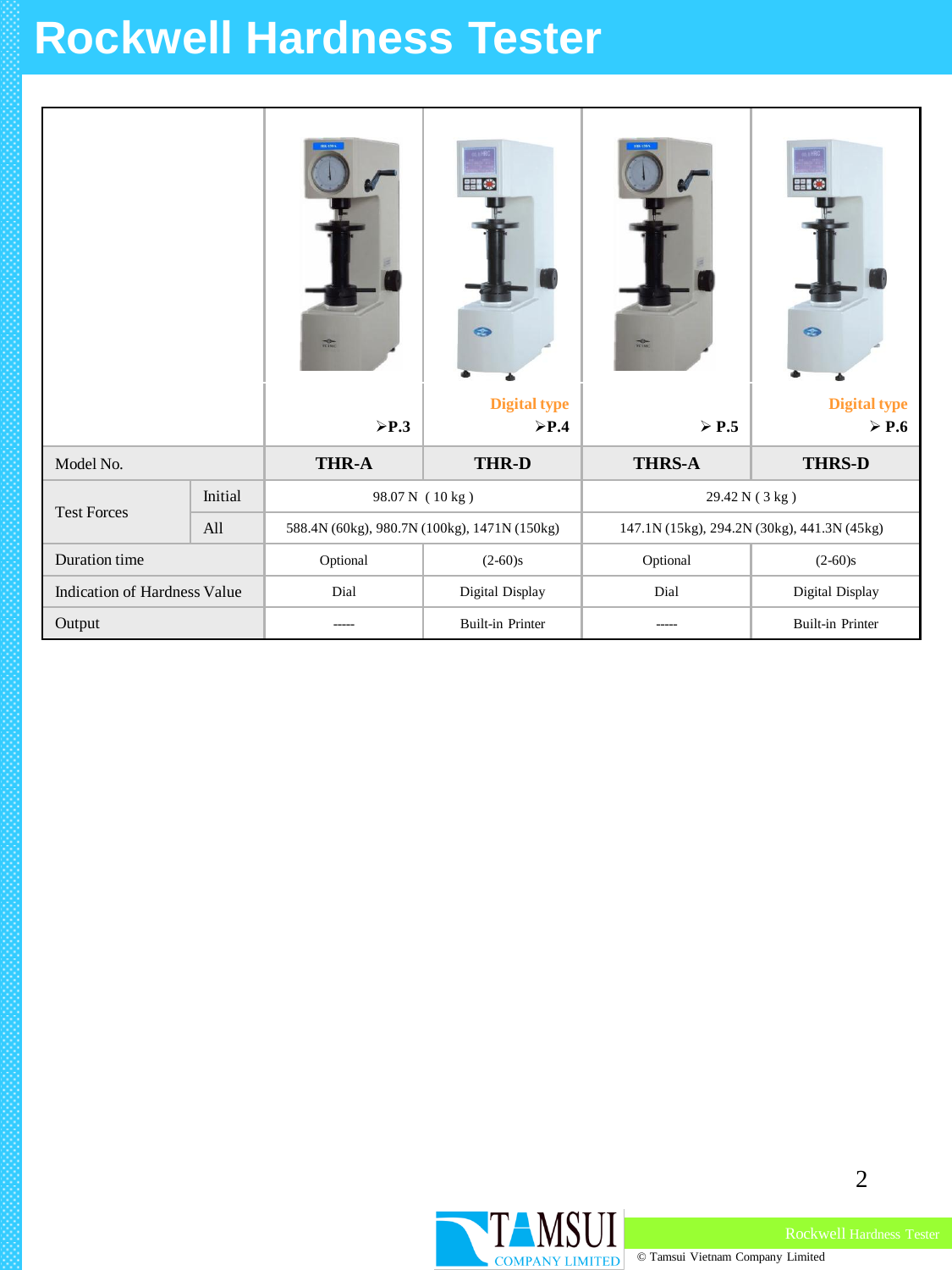# **THR-A**

### **Features:**

These series hardness testers are known far and wide for their economical and practical features; reliability and easy operation.

Manually set the zero position during testing.

There are two kinds of testing method:

(1)Rockwell standard (60, 100, 150kg)

(2)Superficial Rockwell standard (15, 30, 45kg).

The testing result values can be read out directly from the dial.

Rotate the Load-Change-Hand-Wheel at the right side of the tester to select the test load and it does not need the power source.

Model THR-A serves to measure the hardness value of hard alloy, carburized steels, quenched steels, hard cast irons, soft copper, aluminum alloy, copper alloy and malleable irons.

| <b>Test Forces</b>           | Initial | 98.07 N (10kg)                                                                                                                                            |  |
|------------------------------|---------|-----------------------------------------------------------------------------------------------------------------------------------------------------------|--|
|                              | All     | 588.4 N (60kg), 980.7 N (100kg), 1471 N (150kg)                                                                                                           |  |
| Holding time                 |         | Optional                                                                                                                                                  |  |
| Indication of Hardness Value |         | Dial                                                                                                                                                      |  |
| Max. height of the specimen  |         | $170 \text{ mm}$                                                                                                                                          |  |
| Max. width of the specimen   |         | $165 \text{ mm}$                                                                                                                                          |  |
| Output                       |         |                                                                                                                                                           |  |
| Power                        |         | <b>AC220V 50/60Hz</b>                                                                                                                                     |  |
| Standard accessories         |         | Standard Rockwell Hardness Block - 3pcs,                                                                                                                  |  |
|                              |         | Diamond Rockwell Hardness Indenter, $\Phi$ 1.5875mm Ball Indenter,<br>Testing Table (Big, Medium, "V"), Weight(a,b,c) RS-232 interface, Lever, Power cord |  |
| Optional accessories         |         | $\Phi$ 3.175 mm, $\Phi$ 6.35 mm, $\Phi$ 12.7mm Steel Ball Indenter                                                                                        |  |
| Package Dimension            |         | $655 \times 375 \times 960$ (mm)                                                                                                                          |  |
| Weight                       |         | 78 kg                                                                                                                                                     |  |

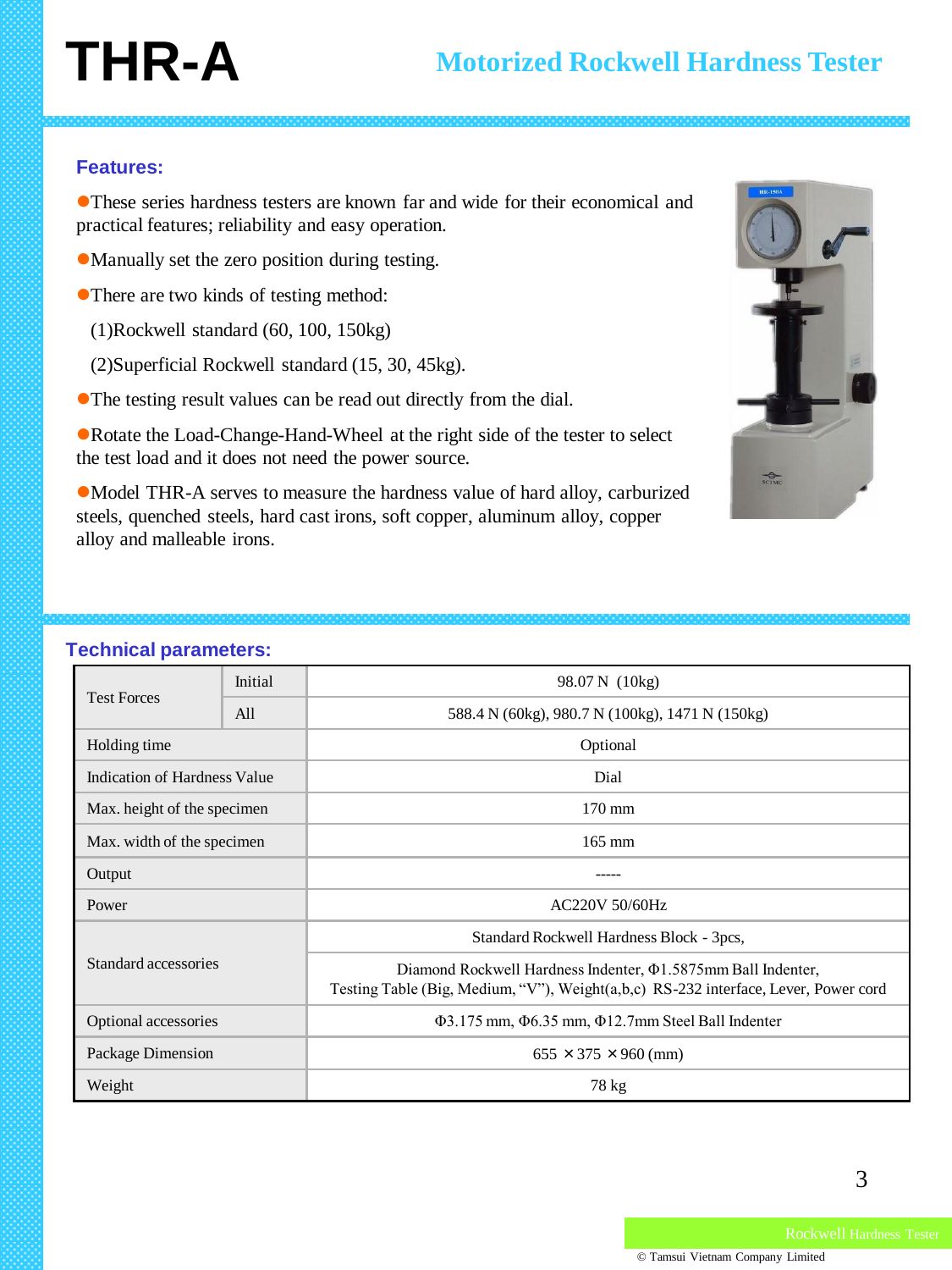# **THR-D**

### **Features:**

THR-D Digital Rockwell Hardness Tester with its advanced testing technique and high quality LCD displaying promotes the advance position of hardness testers.Except its test table goes up and down, the other actions of hardness tester realizes automatically, therefore it avoids the errors of both operation and readout.

(1) The Selection of Rockwell hardness scales ;

(HRA, HRB, HRC, HRD, HRE, HRF, HRG, HRH, HRK)

(2) The Selection of Plastic Rockwell Hardness Scale; (HRE, HRL, HRM, HRR)

(3) The hardness values exchange among various hardness scales; (HV, HK, HBHRN,HRT)

(4) Equipped with a built-in printer, hardness testing result can be outputted by the printing

(5) The RS-232 hyper terminal setting is with for the functional expansion by client.

#### **Usage Range**

Measure the Rockwell Hardness value of ferrous and nonferrous metals.

Measure the Rockwell hardness value for such materials as: quenched steel, tempered steel, annealed steel, cold and hard casting, malleable cast iron, hard alloy steel, aluminum alloy, copper alloy, bearing steel; etc.

By means of a selecting ball indenter, the tester can measure the plastic Rockwell hardness value.

| <b>Test Forces</b>           | Initial | 98.07 N (10kg)                                                                                                                                            |  |
|------------------------------|---------|-----------------------------------------------------------------------------------------------------------------------------------------------------------|--|
|                              | All     | 588.4 N (60kg), 980.7 N (100kg), 1471 N (150kg)                                                                                                           |  |
| Holding time                 |         | $(2-60)s$                                                                                                                                                 |  |
| Indication of Hardness Value |         | Digital Display                                                                                                                                           |  |
| Max. height of the specimen  |         | $170 \text{ mm}$                                                                                                                                          |  |
| Max. width of the specimen   |         | $165 \text{ mm}$                                                                                                                                          |  |
| Output                       |         | <b>Built-in Printer</b>                                                                                                                                   |  |
| Power                        |         | <b>AC220V 50/60Hz</b>                                                                                                                                     |  |
| Standard accessories         |         | Standard Rockwell Hardness Block - 3pcs,                                                                                                                  |  |
|                              |         | Diamond Rockwell Hardness Indenter, $\Phi$ 1.5875mm Ball Indenter,<br>Testing Table (Big, Medium, "V"), Weight(a,b,c) RS-232 interface, Lever, Power cord |  |
| Optional accessories         |         | $\Phi$ 3.175 mm, $\Phi$ 6.35 mm, $\Phi$ 12.7mm Steel Ball Indenter                                                                                        |  |
| Package Dimension            |         | $655 \times 375 \times 960$ (mm)                                                                                                                          |  |
| Weight                       |         | 78 kg                                                                                                                                                     |  |

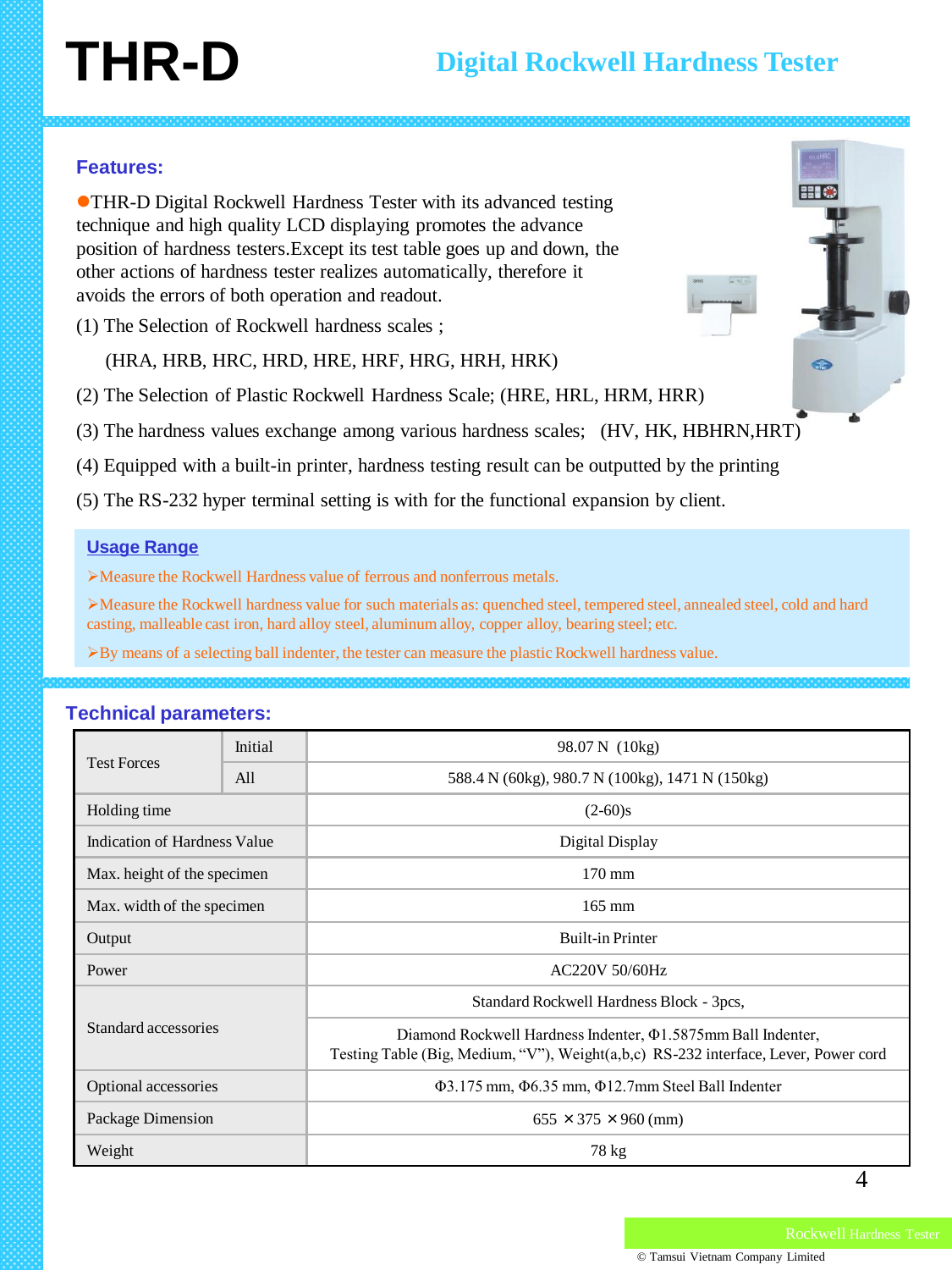# **THRS-A**

### **Motorized Superficial Rockwell Hardness Tester**

### **Features:**

These series hardness testers are known far and wide for their economical and practical features; reliability and easy operation.

- Manually set the zero position during testing.
- There are two kinds of testing method:
	- (1)Rockwell standard (60, 100, 150kg)
	- (2)Superficial Rockwell standard (15, 30, 45kg).
- The testing result values can be read out directly from the dial.

Rotate the Load-Change-Hand-Wheel at the right side of the tester to select the test load and it does not need the power source.

Model THRS-A serves to test the superficial hardness value of hard alloy, carburized layers and other chemical treating layers and thin shaped parts.



| <b>Test Forces</b>           | Initial | 29.42 N(3 kg)                                                                                                                                             |  |
|------------------------------|---------|-----------------------------------------------------------------------------------------------------------------------------------------------------------|--|
|                              | All     | 147.1N (15kg), 294.2N (30kg), 441.3N (45kg)                                                                                                               |  |
| Holding time                 |         | Optional                                                                                                                                                  |  |
| Indication of Hardness Value |         | Dial                                                                                                                                                      |  |
| Max. height of the specimen  |         | 170 mm                                                                                                                                                    |  |
| Max. width of the specimen   |         | $165$ mm                                                                                                                                                  |  |
| Output                       |         |                                                                                                                                                           |  |
| Power                        |         | <b>AC220V 50/60Hz</b>                                                                                                                                     |  |
| Standard accessories         |         | Standard Superficial Rockwell hardness block $-3$ pcs                                                                                                     |  |
|                              |         | Diamond Rockwell Hardness Indenter, $\Phi$ 1.5875mm Ball Indenter,<br>Testing Table (Big, Medium, "V"), Weight(a,b,c) RS-232 interface, Lever, Power cord |  |
| Optional accessories         |         | Φ3.175 mm, Φ6.35 mm, Φ12.7mm Steel Ball Indenter                                                                                                          |  |
| Package Dimension            |         | $655 \times 375 \times 960$ (mm)                                                                                                                          |  |
| Weight                       |         | 73 kg                                                                                                                                                     |  |